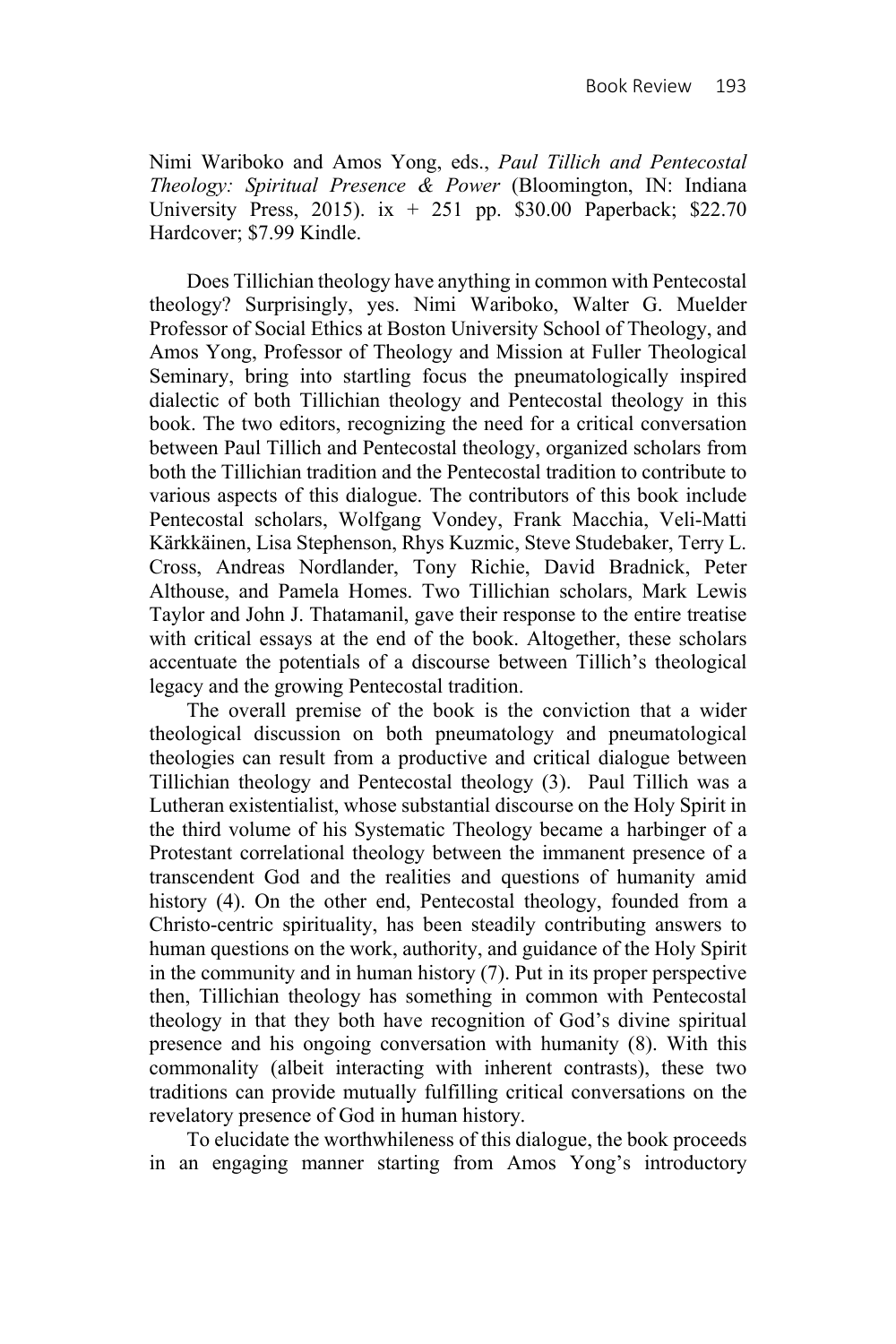contribution highlighting the convergences and divergences between the two traditions (11). It is then supplemented by Veli-Matti Kärkkäinen's discussion of Tillich's possible position in the extensive milieu of evolving contemporary pneumatologies (19). Yong's methodological exposition and Kärkkäinen's pneumatological mapping lay the groundwork for the next chapters. Firstly, the chapters are composed of how Pentecostal pneumatology, in its varied aspects, can build a more concrete theological expression from the matrices laid out by Tillich's philosophical and trinitarian theology, while supplementing or augmenting the latter's theology with its own perspective. Secondly, the essays bring Tillich's theme of sacramentality into conversation with various dialectics, like theology of creation, feminism and Pentecostal spirituality, Pentecostal political theology, and others. The essay by Pamela Holmes argues, from a historical and philosophical standpoint, the necessity of a conversation between Tillichians and Pentecostal theologians (197). Holmes identifies the strengths and weaknesses of both traditions and explains how both can benefit from a critical and productive dialogue. Finally, two essays form the counter-response of Tillichian scholars. These two scholars respectfully engaged, counterquestioned, and gave an apology to the previous Pentecostal thinkers. The most interesting argument was made by Thatamanil who pointed out that Tillich's anti-supernaturalism is in contrast with Pentecostal's supernaturalism. Thatamanil recognized the incommensurability between Tillich and Pentecostal views about spirits, demonic, etc. (230). In the end, though common ground exists between the two traditions, incommensurable areas exist too.

Personally, I think the presence of both commonality and incommensurability make the discussion of Tillichian theology and Pentecostal theology more interesting and worthwhile. The willingness of both camps to wrestle with the tensions, while recognizing areas of mutual input, can contribute to a wider understanding of the Spirit in the world. I like Tillich's view of the Spirit of God as universalizing and primordial. This does reverberate with Pentecostal thought on the Spirit's presence and power in the world. However, there is a line drawn between the Spirit of God as God versus the Spirit as a universal spirit concretized as a human or otherworldly spirit. Tillich's warnings against confusing spiritual presence with human ecstasy or psychological excitement, as well as against pantheistic and supranaturalistic pitfalls, are something to which all Pentecostals should seriously adhere. Moreover, Tillich's correlational theological method, which is essentially composed of "the dialectical relationship between the questions of human existence and the answers of God" (3), is is